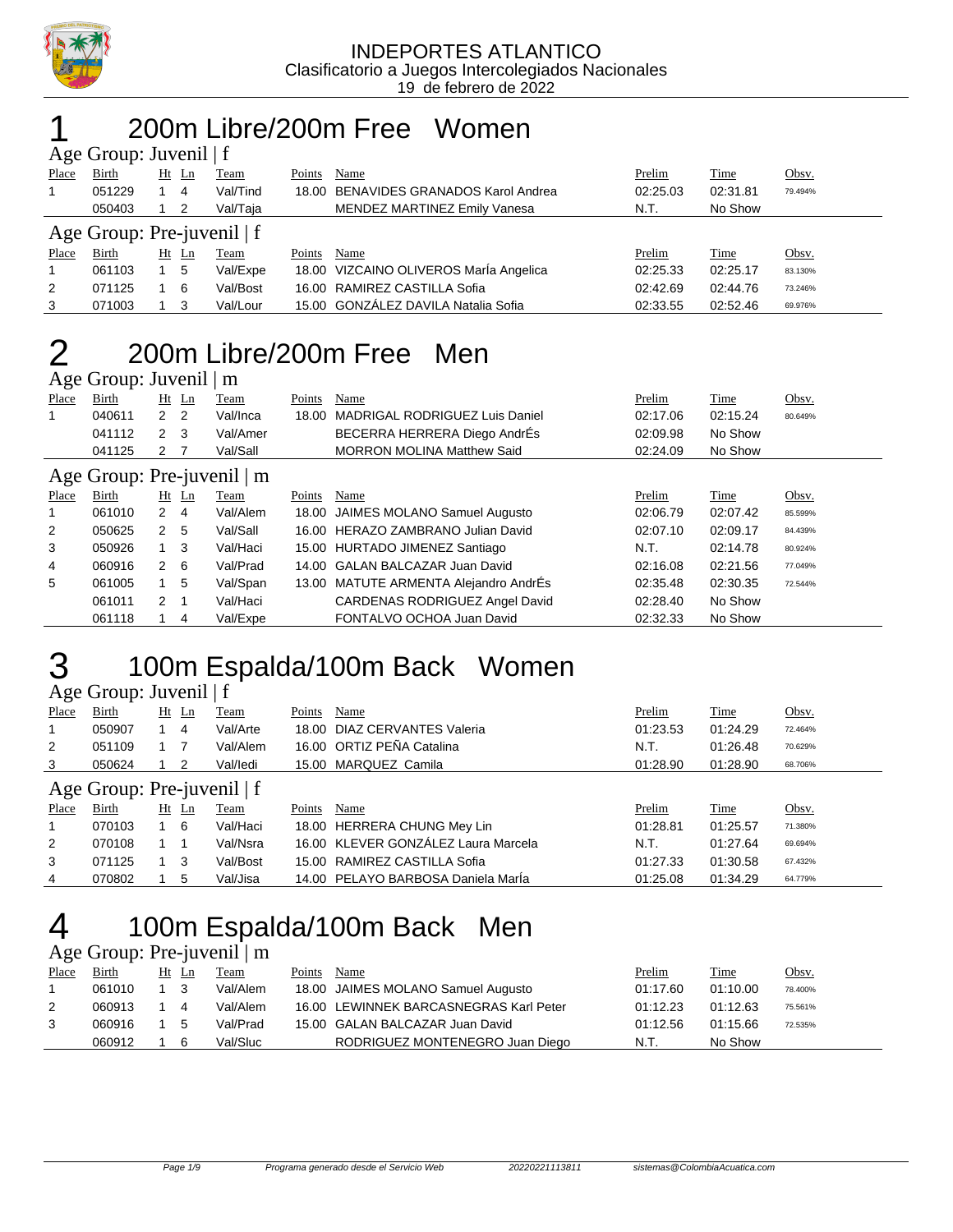

# 50m Mariposa/50m Fly Women

| Age Group: Juvenil   f |                            |                |                |          |        |                                        |          |          |         |  |  |  |
|------------------------|----------------------------|----------------|----------------|----------|--------|----------------------------------------|----------|----------|---------|--|--|--|
| Place                  | Birth                      |                | $Ht$ Ln        | Team     | Points | Name                                   | Prelim   | Time     | Obsv.   |  |  |  |
| 1                      | 051109                     | $1 \quad 3$    |                | Val/Alem |        | 18.00 ORTIZ PEÑA Catalina              | N.T.     | 00:36.76 | 72.742% |  |  |  |
| 2                      | 051229                     | 2              | $\overline{2}$ | Val/Tind |        | 16.00 BENAVIDES GRANADOS Karol Andrea  | 00:38.50 | 00:37.01 | 72.251% |  |  |  |
| 3                      | 050624                     |                | 5              | Val/ledi | 15.00  | MARQUEZ Camila                         | 00:37.86 | 00:37.86 | 70.629% |  |  |  |
| 4                      | 051024                     |                | 4              | Val/Alex |        | 14.00 DIAZ MURRILLO Ana Maria          | 00:59.02 | 00:58.50 | 45.709% |  |  |  |
|                        | Age Group: Pre-juvenil   f |                |                |          |        |                                        |          |          |         |  |  |  |
| Place                  | Birth                      |                | Ht Ln          | Team     | Points | Name                                   | Prelim   | Time     | Obsv.   |  |  |  |
| 1                      | 070228                     | $2 \quad 4$    |                | Val/Prad | 18.00  | DONADO GORUT Valamy                    | 00:34.18 | 00:33.22 | 80.494% |  |  |  |
| 2                      | 061103                     | 2 <sub>5</sub> |                | Val/Expe |        | 16.00 VIZCAINO OLIVEROS Maria Angelica | 00:34.91 | 00:33.94 | 78.786% |  |  |  |
| 3                      | 071003                     | 2 <sub>3</sub> |                | Val/Lour |        | 15.00 GONZÁLEZ DAVILA Natalia Sofia    | 00:36.12 | 00:36.71 | 72.841% |  |  |  |
| 4                      | 071214                     | 2 <sub>7</sub> |                | Val/Cora |        | 14.00 CORREDOR SABOYA Isabella         | 00:43.28 | 00:37.48 | 71.345% |  |  |  |
| 5                      | 070802                     | 2              | 6              | Val/Jisa |        | 13.00 PELAYO BARBOSA Daniela Marla     | 00:36.87 | 00:39.98 | 66.883% |  |  |  |

# 50m Mariposa/50m Fly Men

Age Group: Juvenil | m

| Place                      | Birth  |                      | $Ht$ Ln        | Team        | Points        | Name                                      | Prelim        | Time        | Obsv.   |  |  |  |
|----------------------------|--------|----------------------|----------------|-------------|---------------|-------------------------------------------|---------------|-------------|---------|--|--|--|
| 1                          | 041207 | $\mathbf{2}^{\circ}$ | 4              | Val/Sagr    | 18.00         | MENDEZ RODRIGUEZ AndrÉs Esteban           | 00:26.65      | 00:27.11    | 88.491% |  |  |  |
| $\overline{2}$             | 041217 | $\mathbf{2}$         | $\overline{2}$ | Val/Expe    | 16.00         | VIZCAINO OLIVEROS Sebastian Moises        | 00:29.69      | 00:30.20    | 79.437% |  |  |  |
|                            | 041112 | $\mathbf{2}^{\circ}$ | -3             | Val/Amer    |               | BECERRA HERRERA Diego AndrÉs              | 00:28.71      | No Show     |         |  |  |  |
| Age Group: Pre-juvenil   m |        |                      |                |             |               |                                           |               |             |         |  |  |  |
| <b>Place</b>               | Birth  |                      | $Ht$ Ln        | <b>Team</b> | <b>Points</b> | <b>Name</b>                               | <u>Prelim</u> | <b>Time</b> | Obsv.   |  |  |  |
|                            | 050402 | $1\quad 6$           |                | Val/Sall    | 18.00         | ORTIZ LIÑAN Camilo AndrÉs                 | N.T.          | 00:28.47    | 84.264% |  |  |  |
| 2                          | 050625 | $\overline{2}$       | -5             | Val/Sall    | 16.00         | HERAZO ZAMBRANO Julian David              | 00:28.66      | 00:28.75    | 83.443% |  |  |  |
| 3                          | 061010 | $\mathbf{2}^{\circ}$ | - 6            | Val/Alem    | 15.00         | JAIMES MOLANO Samuel Augusto              | 00:28.96      | 00:29.42    | 81.543% |  |  |  |
| 4                          | 051201 | $\overline{1}$       | $\overline{2}$ | Val/Sios    |               | 14.00 MOLINARES GUEVARA Gabriel Alejandro | N.T.          | 00:31.52    | 76.110% |  |  |  |
| 5                          | 060913 | $1 \quad 7$          |                | Val/Alem    |               | 13.00 LEWINNEK BARCASNEGRAS Karl Peter    | N.T.          | 00:31.92    | 75.157% |  |  |  |
| 6                          | 061005 | 2                    | - 1            | Val/Span    |               | 12.00 MATUTE ARMENTA Alejandro AndrEs     | 00:33.77      | 00:33.53    | 71.548% |  |  |  |
|                            | 061011 |                      | $\overline{4}$ | Val/Haci    |               | CARDENAS RODRIGUEZ Angel David            | 00:35.04      | No Show     |         |  |  |  |
|                            | 050428 | 1                    | 5              | Val/Sjos    |               | CASTILLO PERDOMO Santiago Jose            | 00:35.31      | No Show     |         |  |  |  |
|                            | 061118 | 2                    | - 8            | Val/Expe    |               | FONTALVO OCHOA Juan David                 | 00:33.78      | No Show     |         |  |  |  |
|                            | 060415 | $\mathcal{P}$        | -7             | Val/Sfra    |               | LIZCANO GALINDO Cristian                  | 00:30.84      | No Show     |         |  |  |  |
|                            | 050309 |                      | 3              | Val/Sios    |               | NORENA LARA David AndrEs                  | N.T.          | No Show     |         |  |  |  |

## 50m Libre/50m Free Women

Age Group: Juvenil | f

| -     |        |   |         |          |        |                                       |          |          |         |
|-------|--------|---|---------|----------|--------|---------------------------------------|----------|----------|---------|
| Place | Birth  |   | $Ht$ Ln | Team     | Points | Name                                  | Prelim   | Time     | Obsv.   |
|       | 050907 | 2 | -5      | Val/Arte |        | 18.00 DIAZ CERVANTES Valeria          | 00:30.42 | 00:31.14 | 80.636% |
| 2     | 051229 | 2 | -3      | Val/Tind |        | 16.00 BENAVIDES GRANADOS Karol Andrea | 00:30.46 | 00:31.37 | 80.045% |
| 3     | 050624 |   | 2       | Val/ledi |        | 15.00 MARQUEZ Camila                  | 00:32.74 | 00:32.74 | 76.695% |
| 4     | 051109 |   |         | Val/Alem |        | 14.00 ORTIZ PEÑA Catalina             | N.T.     | 00:32.78 | 76.602% |
| 5     | 051024 |   | 5       | Val/Alex |        | 13.00 DIAZ MURRILLO Ana Maria         | 00:45.31 | 00:45.48 | 55.211% |
|       | 040327 |   | 3       | Val/Sios |        | CARO TORRENTE Juliana                 | N.T.     | No Show  |         |
|       | 050403 |   | 6       | Val/Taja |        | <b>MENDEZ MARTINEZ Emily Vanesa</b>   | N.T.     | No Show  |         |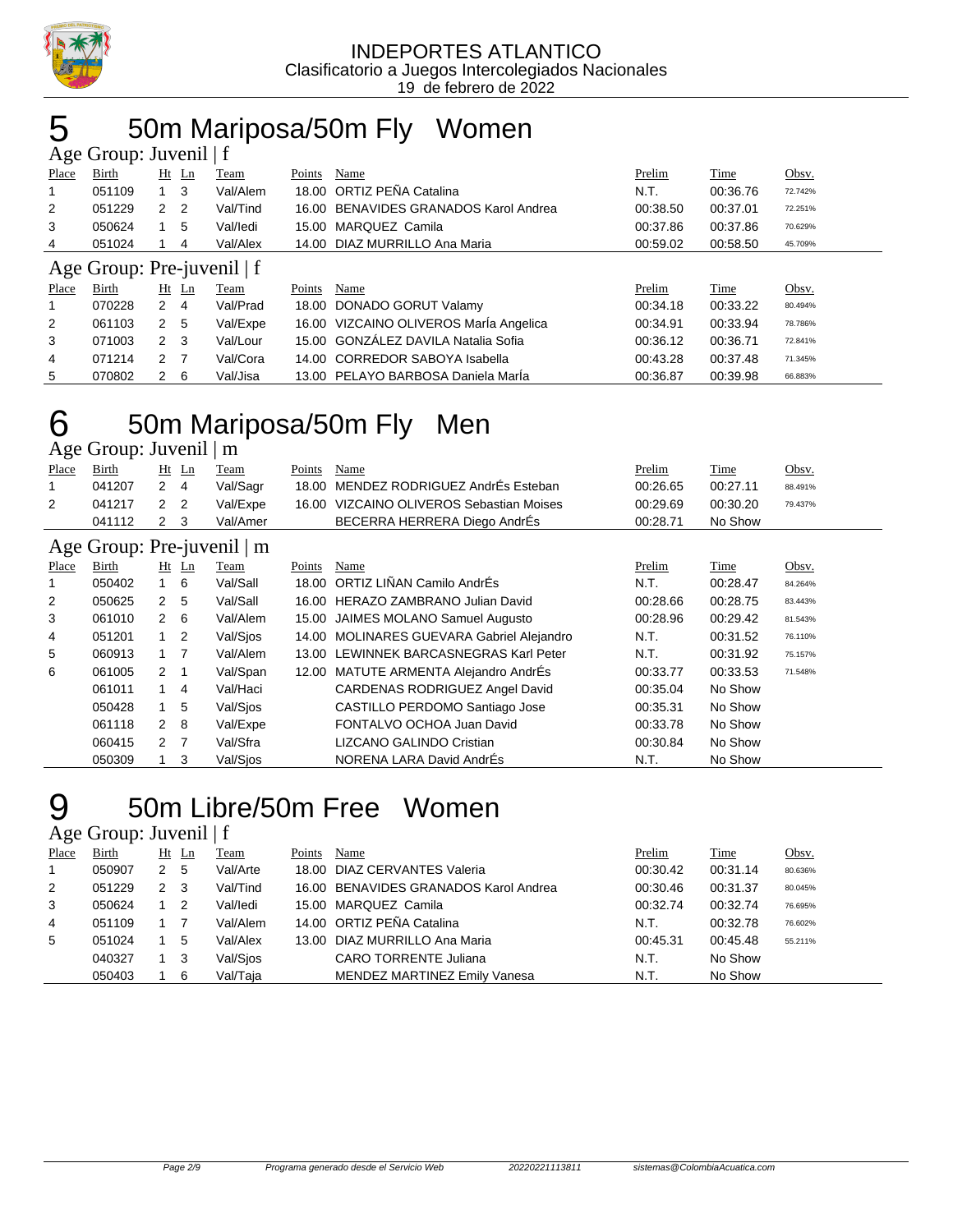

# 50m Libre/50m Free Women

| Age Group: Pre-juvenil $ f $ |        |              |                            |             |        |                                        |          |          |         |  |  |
|------------------------------|--------|--------------|----------------------------|-------------|--------|----------------------------------------|----------|----------|---------|--|--|
| Place                        | Birth  |              | $Ht$ Ln                    | <b>Team</b> | Points | Name                                   | Prelim   | Time     | Obsv.   |  |  |
| $\overline{1}$               | 061103 | $\mathbf{2}$ | - 4                        | Val/Expe    |        | 18.00 VIZCAINO OLIVEROS María Angelica | 00:30.31 | 00:30.47 | 82.409% |  |  |
| 2                            | 070228 | 2 6          |                            | Val/Prad    |        | 16.00 DONADO GORUT Valamy              | 00:31.39 | 00:31.12 | 80.688% |  |  |
| 3                            | 070103 | 2            | $\overline{\phantom{0}}^2$ | Val/Haci    |        | 15.00 HERRERA CHUNG Mey Lin            | 00:32.22 | 00:32.83 | 76.485% |  |  |
| $\overline{4}$               | 071214 | $2 \quad 8$  |                            | Val/Cora    |        | 14.00 CORREDOR SABOYA Isabella         | 00:33.74 | 00:33.23 | 75.564% |  |  |
| 5                            | 071003 | 2            |                            | Val/Lour    |        | 13.00 GONZÁLEZ DAVILA Natalia Sofia    | 00:32.47 | 00:33.56 | 74.821% |  |  |
| 6                            | 070108 | 1 1          |                            | Val/Nsra    |        | 12.00 KLEVER GONZÁLEZ Laura Marcela    | N.T.     | 00:33.76 | 74.378% |  |  |
| $\overline{7}$               | 070802 | 2            | $\overline{7}$             | Val/Jisa    |        | 11.00 PELAYO BARBOSA Daniela Marla     | 00:32.22 | 00:35.30 | 71.133% |  |  |
| 8                            | 070801 |              | 4                          | Val/Psol    |        | 10.00 RODRIGUEZ HOYOS Keily Sharlot    | 00:37.48 | 00:40.02 | 62.744% |  |  |

## 50m Libre/50m Free Men

### Age Group: Juvenil | m

| Place | Birth  |     | Ht Ln | Team     | Points | Name                                     | <u>Prelim</u> | <b>Time</b> | Obsv.   |
|-------|--------|-----|-------|----------|--------|------------------------------------------|---------------|-------------|---------|
|       | 041207 | 3   | 4     | Val/Sagr |        | 18.00 MENDEZ RODRIGUEZ AndrEs Esteban    | 00:25.43      | 00:25.97    | 86.715% |
| 2     | 041217 | 3 8 |       | Val/Expe |        | 16.00 VIZCAINO OLIVEROS Sebastian Moises | 00:27.63      | 00:27.81    | 80.978% |
|       | 041112 | 3 3 |       | Val/Amer |        | BECERRA HERRERA Diego AndrÉs             | 00:27.00      | No Show     |         |
|       | 041125 |     | 6     | Val/Sall |        | <b>MORRON MOLINA Matthew Said</b>        | 00:27.11      | No Show     |         |
|       |        |     |       |          |        |                                          |               |             |         |

### Age Group: Pre-juvenil | m

|       | $1.15$ Oroup. The product $\mu$ |                |                          |          |        |                                           |          |             |         |  |  |
|-------|---------------------------------|----------------|--------------------------|----------|--------|-------------------------------------------|----------|-------------|---------|--|--|
| Place | Birth                           |                | $Ht$ Ln                  | Team     | Points | Name                                      | Prelim   | <b>Time</b> | Obsv.   |  |  |
|       | 050926                          | 3 <sub>5</sub> |                          | Val/Haci |        | 18.00 HURTADO JIMENEZ Santiago            | 00:26.36 | 00:26.75    | 84.187% |  |  |
| 2     | 050402                          | 2              | $\overline{\phantom{1}}$ | Val/Sall |        | 16.00 ORTIZ LIÑAN Camilo AndrÉs           | N.T.     | 00:27.07    | 83.192% |  |  |
| 3     | 060916                          | 3              | $\overline{1}$           | Val/Prad |        | 15.00 GALAN BALCAZAR Juan David           | 00:27.46 | 00:27.41    | 82.160% |  |  |
| 4     | 060913                          | 3              | $\overline{2}$           | Val/Alem |        | 14.00 LEWINNEK BARCASNEGRAS Karl Peter    | 00:27.13 | 00:28.01    | 80.400% |  |  |
| 5     | 051201                          | 1.             | -5                       | Val/Sios |        | 13.00 MOLINARES GUEVARA Gabriel Alejandro | N.T.     | 00:29.57    | 76.158% |  |  |
| 6     | 061005                          | 2 <sub>2</sub> |                          | Val/Span |        | 12.00 MATUTE ARMENTA Alejandro AndrÉs     | 00:30.13 | 00:29.71    | 75.799% |  |  |
|       | 061011                          | $2 \quad 3$    |                          | Val/Haci |        | CARDENAS RODRIGUEZ Angel David            | 00:28.91 | No Show     |         |  |  |
|       | 050428                          | $2 \quad 6$    |                          | Val/Sjos |        | CASTILLO PERDOMO Santiago Jose            | 00:29.97 | No Show     |         |  |  |
|       | 051201                          | 2 <sub>5</sub> |                          | Val/Alem |        | ECHEVERRI HERNANDEZ Sebastian             | 00:28.30 | No Show     |         |  |  |
|       | 061118                          | $\mathbf{2}$   | -4                       | Val/Expe |        | FONTALVO OCHOA Juan David                 | 00:28.21 | No Show     |         |  |  |
|       | 050810                          | 1              | -4                       | Val/Beta |        | <b>GUZMAN VERGARA Sebastian Elias</b>     | N.T.     | No Show     |         |  |  |
|       | 060415                          | 3 <sub>7</sub> |                          | Val/Sfra |        | LIZCANO GALINDO Cristian                  | 00:27.33 | No Show     |         |  |  |
|       | 050309                          | 2 <sub>7</sub> |                          | Val/Sios |        | NORENA LARA David AndrEs                  | N.T.     | No Show     |         |  |  |
|       | 061019                          |                | -3                       | Val/Taja |        | RUIZ MIGUEL Jordan Smith                  | N.T.     | No Show     |         |  |  |

## 13 100m Pecho/100m Breast Women

Age Group: Juvenil | f

| Place                        | <b>Birth</b> |    | $Ht$ Ln | Team     | Points | Name                                | Prelim   | <b>Time</b> | Obsv.   |  |  |  |
|------------------------------|--------------|----|---------|----------|--------|-------------------------------------|----------|-------------|---------|--|--|--|
|                              | 050907       |    | -3      | Val/Arte |        | 18.00 DIAZ CERVANTES Valeria        | N.T.     | 01:33.48    | 74.957% |  |  |  |
| 2                            | 051024       |    | 6       | Val/Alex |        | 16.00 DIAZ MURRILLO Ana Maria       | N.T.     | 02:09.19    | 54.238% |  |  |  |
| Age Group: Pre-juvenil $ f $ |              |    |         |          |        |                                     |          |             |         |  |  |  |
| <b>Place</b>                 | Birth        | Ht | Ln      | Team     | Points | Name                                | Prelim   | Time        | Obsv.   |  |  |  |
|                              | 070228       |    | 4       | Val/Prad |        | 18.00 DONADO GORUT Valamy           | 01:30.69 | 01:30.10    | 77.769% |  |  |  |
| 2                            | 070103       |    | 5       | Val/Haci |        | 16.00 HERRERA CHUNG Mey Lin         | 01:40.37 | 01:38.09    | 71.434% |  |  |  |
| 3                            | 070108       |    | 2       | Val/Nsra |        | 15.00 KLEVER GONZÁLEZ Laura Marcela | N.T.     | 01:38.69    | 71.000% |  |  |  |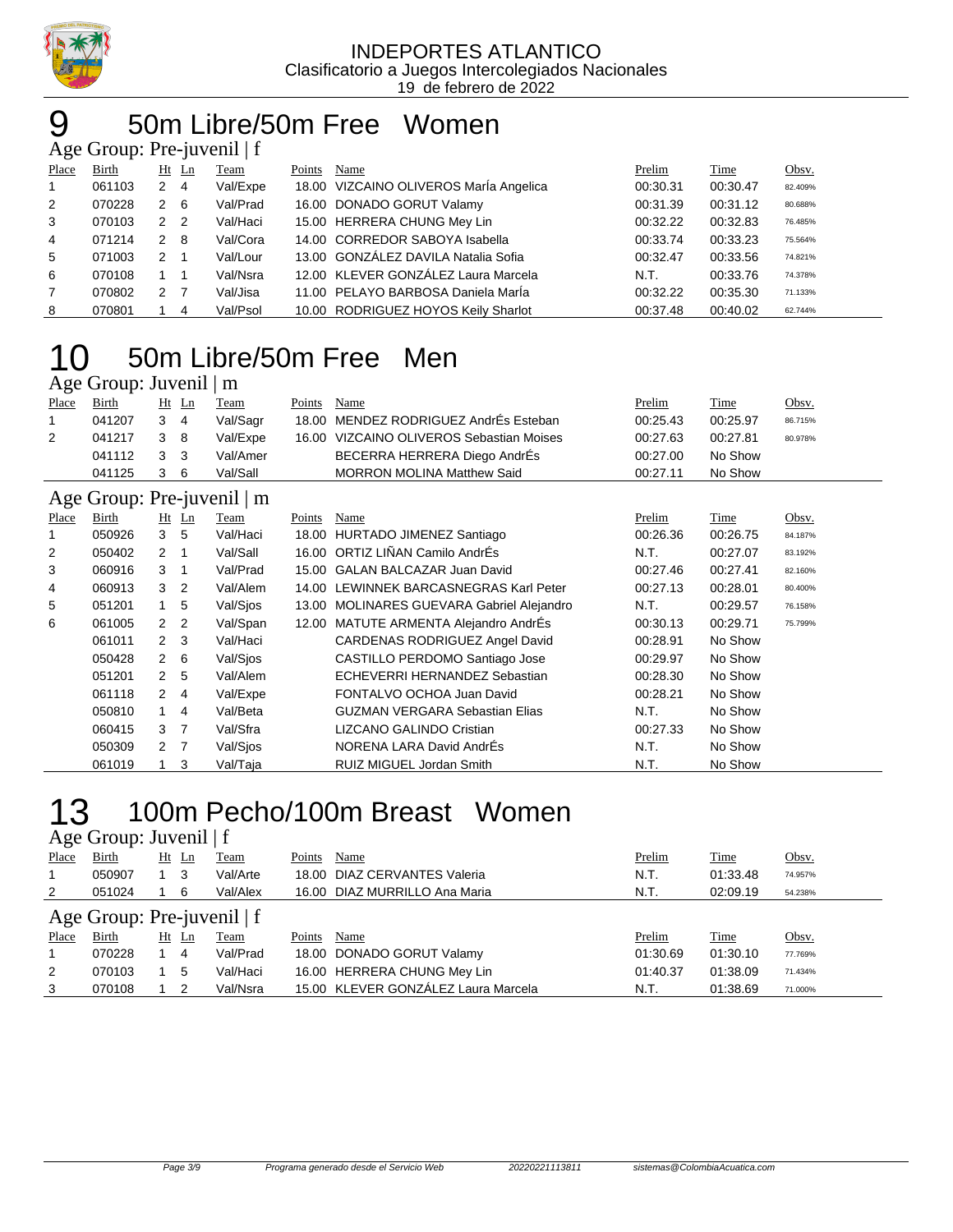

#### 100m Pecho/100m Breast Men  $A$ g Group: Juvenil  $\overline{A}$

|             | $A\&\sigma$ Oroup. Juvenil   III |             |                |          |        |                                          |          |          |         |  |  |  |  |
|-------------|----------------------------------|-------------|----------------|----------|--------|------------------------------------------|----------|----------|---------|--|--|--|--|
| Place       | Birth                            | Ht          | $\mathbf{L}$ n | Team     | Points | Name                                     | Prelim   | Time     | Obsv.   |  |  |  |  |
|             | 041217                           |             | 4              | Val/Expe |        | 18.00 VIZCAINO OLIVEROS Sebastian Moises | 01:12.90 | 01:14.58 | 80.357% |  |  |  |  |
|             | Age Group: Pre-juvenil   m       |             |                |          |        |                                          |          |          |         |  |  |  |  |
| Place       | Birth                            | Ht          | Ln             | Team     | Points | Name                                     | Prelim   | Time     | Obsv.   |  |  |  |  |
| $\mathbf 1$ | 050926                           |             | 5              | Val/Haci |        | 18.00 HURTADO JIMENEZ Santiago           | 01:18.77 | 01:18.47 | 76.373% |  |  |  |  |
|             | 061011                           |             | 6              | Val/Haci |        | CARDENAS RODRIGUEZ Angel David           | 01:25.24 | No Show  |         |  |  |  |  |
|             | 050428                           | $1\quad 2$  |                | Val/Sios |        | CASTILLO PERDOMO Santiago Jose           | 01:33.41 | No Show  |         |  |  |  |  |
|             | 051201                           | $1 \quad 3$ |                | Val/Alem |        | ECHEVERRI HERNANDEZ Sebastian            | 01:20.32 | No Show  |         |  |  |  |  |
|             | 060415                           |             | 8              | Val/Sfra |        | LIZCANO GALINDO Cristian                 | N.T.     | No Show  |         |  |  |  |  |
|             | 051201                           |             |                | Val/Sios |        | MOLINARES GUEVARA Gabriel Alejandro      | N.T.     | No Show  |         |  |  |  |  |
|             | 050309                           |             |                | Val/Sios |        | NORENA LARA David AndrEs                 | N.T.     | No Show  |         |  |  |  |  |

### 16 800m Libre/800m Free Men Age Group: Juvenil | m

| Place | Birth                           | Ht Ln |   | Team     | Points | Name                                 | Prelim   | Time     | Obsv.        |
|-------|---------------------------------|-------|---|----------|--------|--------------------------------------|----------|----------|--------------|
|       | 040611                          |       |   | Val/Inca |        | 18.00 MADRIGAL RODRIGUEZ Luis Daniel | 10:16.56 | 10:15.35 | 78.377%      |
|       | Age Group: Pre-juvenil $\mid$ m |       |   |          |        |                                      |          |          |              |
| Place | Birth                           | Ht Ln |   | Team     | Points | Name                                 | Prelim   | Time     | <u>Obsv.</u> |
|       | 050625                          |       | 4 | Val/Sall |        | 18.00 HERAZO ZAMBRANO Julian David   | 09:27.78 | 10:10.57 | 78.990%      |
| 2     | 050402                          |       |   | Val/Sall |        | 16.00 ORTIZ LIÑAN Camilo AndrÉs      | N.T.     | 10:15.34 | 78.378%      |

### 17 400m Libre/400m Free Women

Age Group: Juvenil | f

| Place                        | Birth  | Ht Ln |  | Team     | Points | Name                                   | Prelim   | <b>Time</b> | Obsv.        |  |  |
|------------------------------|--------|-------|--|----------|--------|----------------------------------------|----------|-------------|--------------|--|--|
|                              | 051229 |       |  | Val/Tind |        | 18.00 BENAVIDES GRANADOS Karol Andrea  | 05:08.80 | 05:16.48    | 80.447%      |  |  |
| Age Group: Pre-juvenil $ f $ |        |       |  |          |        |                                        |          |             |              |  |  |
| Place                        | Birth  | Ht Ln |  | Team     | Points | Name                                   | Prelim   | Time        | <u>Obsv.</u> |  |  |
|                              | 061103 | 5     |  | Val/Expe |        | 18.00 VIZCAINO OLIVEROS MarÍa Angelica | 05:14.10 | 05:08.64    | 82.491%      |  |  |

### 18 400m Libre/400m Free Men Age Group: Juvenil | m

|                                 | $1.50$ $\sigma$ $\mu$ , $\sigma$ $\sigma$ , $\sigma$ $\mu$ , $\mu$ |  |       |          |        |                                       |          |          |         |  |  |  |
|---------------------------------|--------------------------------------------------------------------|--|-------|----------|--------|---------------------------------------|----------|----------|---------|--|--|--|
| Place                           | Birth                                                              |  | Ht Ln | Team     | Points | Name                                  | Prelim   | Time     | Obsv.   |  |  |  |
|                                 | 040611                                                             |  | 5     | Val/Inca |        | 18.00 MADRIGAL RODRIGUEZ Luis Daniel  | 04:49.32 | 05:01.16 | 76.830% |  |  |  |
| Age Group: Pre-juvenil $\mid$ m |                                                                    |  |       |          |        |                                       |          |          |         |  |  |  |
| Place                           | Birth                                                              |  | Ht Ln | Team     | Points | Name                                  | Prelim   | Time     | Obsv.   |  |  |  |
|                                 | 050625                                                             |  | 4     | Val/Sall |        | 18.00 HERAZO ZAMBRANO Julian David    | 04:32.41 | 04:34.10 | 84.414% |  |  |  |
|                                 | 061005                                                             |  |       | Val/Span |        | 16.00 MATUTE ARMENTA Alejandro AndrÉs | 05:34.84 | 05:29.30 | 70.264% |  |  |  |

# 19 200m Espalda/200m Back Women

### Age Group: Juvenil | f

| Place    | Birth  | Ht<br>-Ln | Team     | Points | Name                         | Prelim   | Time     | Obsv.   |
|----------|--------|-----------|----------|--------|------------------------------|----------|----------|---------|
|          | 050907 |           | Val/Arte |        | 18.00 DIAZ CERVANTES Valeria | 03:13.83 | 03:04.70 | 72.355% |
| <u>_</u> | 050624 |           | Val/ledi |        | 16.00 MARQUEZ Camila         | 03:11.57 | 03:11.57 | 69.760% |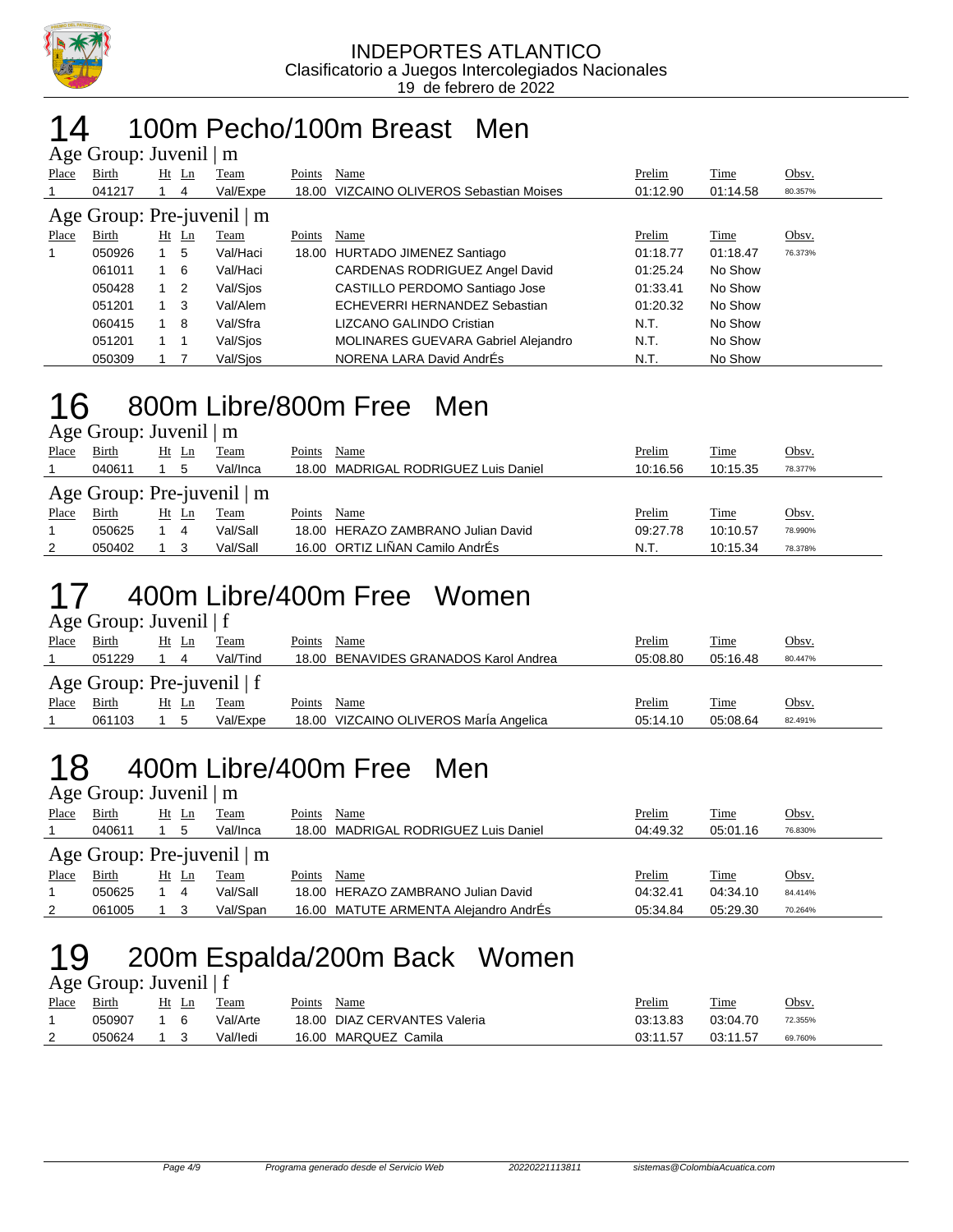

#### INDEPORTES ATLANTICO Clasificatorio a Juegos Intercolegiados Nacionales 19 de febrero de 2022

### 19 200m Espalda/200m Back Women

| Age Group: Pre-juvenil $ f $ |        |           |       |          |        |                                    |          |          |         |  |  |  |
|------------------------------|--------|-----------|-------|----------|--------|------------------------------------|----------|----------|---------|--|--|--|
| <b>Place</b>                 | Birth  |           | Ht Ln | Team     | Points | Name                               | Prelim   | Time     | Obsv.   |  |  |  |
|                              | 070802 | 14        |       | Val/Jisa |        | 18.00 PELAYO BARBOSA Daniela Marla | 03:03.11 | 03:12.49 | 69.427% |  |  |  |
|                              | 071125 | $1\quad5$ |       | Val/Bost |        | 16.00 RAMIREZ CASTILLA Sofia       | 03:04.97 | 03:12.61 | 69.384% |  |  |  |

## 20 200m Espalda/200m Back Men

Age Group: Pre-juvenil | m

| Place | <b>Birth</b> | Ht | <u>Ln</u> | Team     | Points | Name                                   | Prelim   | <b>Time</b> | <u>Obsv.</u> |
|-------|--------------|----|-----------|----------|--------|----------------------------------------|----------|-------------|--------------|
|       | 061010       |    | -5        | Val/Alem |        | 18.00 JAIMES MOLANO Samuel Augusto     | 02:41.63 | 02:33.03    | 76.064%      |
|       | 050402       |    | - 6       | Val/Sall |        | 16.00 ORTIZ LIÑAN Camilo AndrÉs        | N.T.     | 02:38.70    | 73.346%      |
|       | 060916       |    | - 3       | Val/Prad |        | 15.00 GALAN BALCAZAR Juan David        | 02:41.67 | 02:40.17    | 72.673%      |
|       | 060913       |    |           | Val/Alem |        | 14.00 LEWINNEK BARCASNEGRAS Karl Peter | 02:36.36 | 02:41.41    | 72.114%      |

### 21 50m Pecho/50m Breast Women Age Group: Juvenil | f

Place Birth Ht Ln Team Points Name **Prelim** Time Obsv. 1 051024 1 2 Val/Alex 18.00 DIAZ MURRILLO Ana Maria 00:56.46 00:55.14 58.379% 040327 1 7 Val/Sjos CARO TORRENTE Juliana N.T. No Show Age Group: Pre-juvenil | f<br>Place Birth Ht Ln Team Place Birth Ht Ln Team Points Name Prelim Time Obsv.

|   | 070228 | 4   | Val/Prad | 18.00 DONADO GORUT Valamy           | 00:40.94 | 00:41.49 | 77.585% |
|---|--------|-----|----------|-------------------------------------|----------|----------|---------|
| 2 | 070103 | - 5 | Val/Haci | 16.00 HERRERA CHUNG Mey Lin         | 00:42.11 | 00:43.14 | 74.618% |
|   | 070108 |     | Val/Nsra | 15.00 KLEVER GONZÁLEZ Laura Marcela | N.T.     | 00:45.48 | 70.778% |
| 4 | 071003 |     | Val/Lour | 14.00 GONZÁLEZ DAVILA Natalia Sofia | 00:46.37 | 00:46.04 | 69.917% |
| 5 | 070801 | 6   | Val/Psol | 13.00 RODRIGUEZ HOYOS Keily Sharlot | 00:53.83 | 00:56.77 | 56.702% |

### 50m Pecho/50m Breast Men Age Group: Juvenil | m

|       | $1.45$ $\sigma$ $1.04$ $\mu$ $\sigma$ $\sigma$ $\sigma$ $\sigma$ $\sigma$ $\sigma$ |                |         |          |        |                                           |          |          |         |
|-------|------------------------------------------------------------------------------------|----------------|---------|----------|--------|-------------------------------------------|----------|----------|---------|
| Place | Birth                                                                              |                | $Ht$ Ln | Team     | Points | Name                                      | Prelim   | Time     | Obsv.   |
|       | 041217                                                                             | 2              | 4       | Val/Expe |        | 18.00 VIZCAINO OLIVEROS Sebastian Moises  | 00:33.11 | 00:33.29 | 82.067% |
|       | Age Group: Pre-juvenil   m                                                         |                |         |          |        |                                           |          |          |         |
| Place | Birth                                                                              |                | $Ht$ Ln | Team     | Points | Name                                      | Prelim   | Time     | Obsv.   |
|       | 050926                                                                             | $2 \quad 3$    |         | Val/Haci |        | 18.00 HURTADO JIMENEZ Santiago            | 00:35.01 | 00:34.80 | 78.506% |
| 2     | 051201                                                                             |                | -4      | Val/Sios |        | 16.00 MOLINARES GUEVARA Gabriel Alejandro | N.T.     | 00:38.37 | 71.201% |
| 3     | 061005                                                                             |                | -5      | Val/Span |        | 15.00 MATUTE ARMENTA Alejandro AndrÉs     | N.T.     | 00:44.09 | 61.964% |
|       | 061011                                                                             | 2 <sub>2</sub> |         | Val/Haci |        | CARDENAS RODRIGUEZ Angel David            | 00:37.02 | No Show  |         |
|       | 050428                                                                             | $2 \quad 1$    |         | Val/Sios |        | CASTILLO PERDOMO Santiago Jose            | 00:41.24 | No Show  |         |
|       | 051201                                                                             | 2 <sub>5</sub> |         | Val/Alem |        | ECHEVERRI HERNANDEZ Sebastian             | 00:34.51 | No Show  |         |
|       | 061118                                                                             | 2 <sub>7</sub> |         | Val/Expe |        | FONTALVO OCHOA Juan David                 | 00:38.82 | No Show  |         |
|       | 060415                                                                             | $2 \quad 6$    |         | Val/Sfra |        | LIZCANO GALINDO Cristian                  | 00:36.99 | No Show  |         |
|       | 050309                                                                             | $2 \quad 8$    |         | Val/Sios |        | NORENA LARA David AndrÉs                  | N.T.     | No Show  |         |
|       | 061019                                                                             |                | 3       | Val/Taja |        | RUIZ MIGUEL Jordan Smith                  | N.T.     | No Show  |         |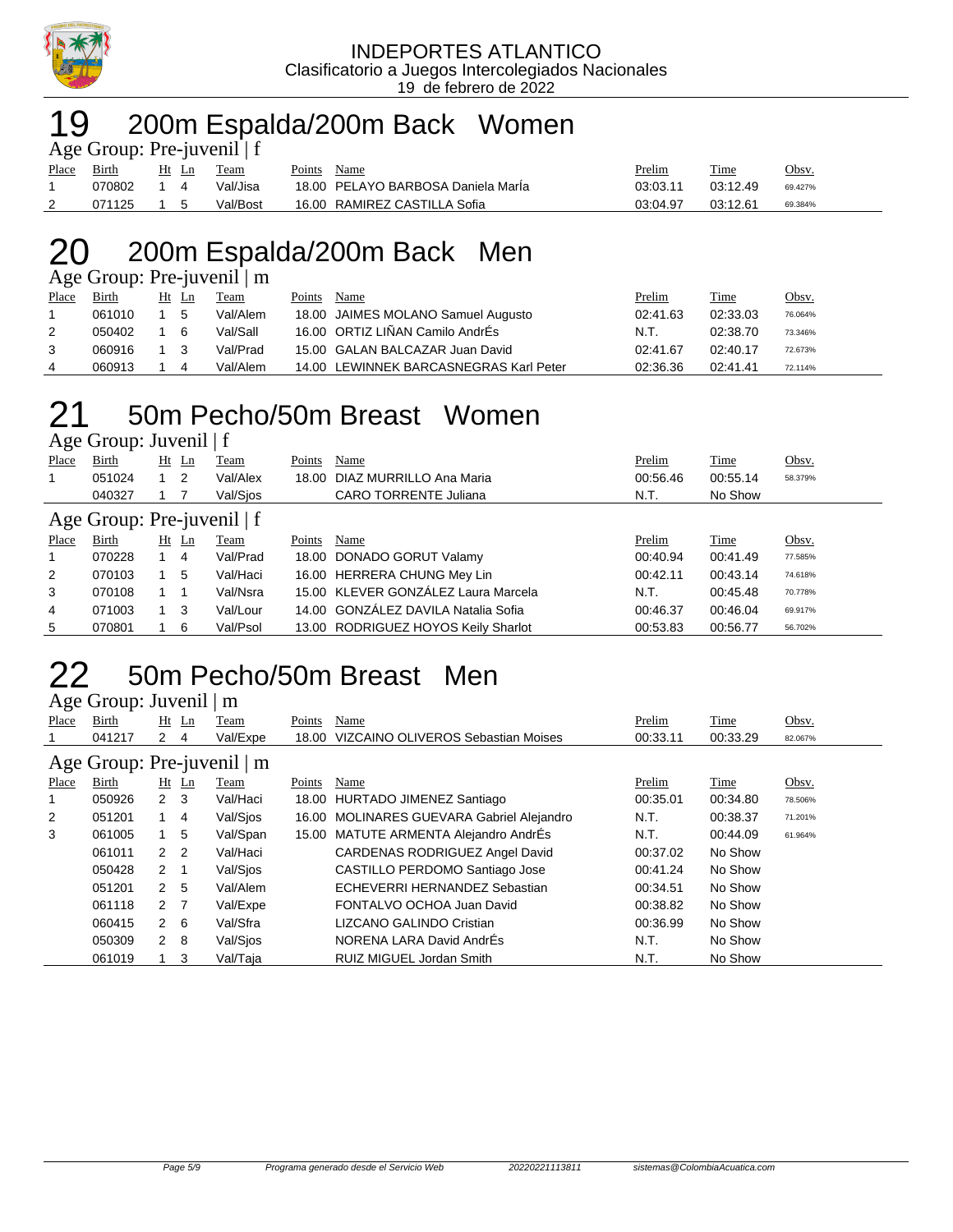

### 200m Comb.Ind/200m Medley Women

| Age Group: Pre-juvenil $ f $ |        |  |       |          |        |                              |          |          |         |  |  |
|------------------------------|--------|--|-------|----------|--------|------------------------------|----------|----------|---------|--|--|
| Place Birth                  |        |  | Ht Ln | Team     | Points | Name                         | Prelim   | Time     | Obsv.   |  |  |
|                              | 071125 |  |       | Val/Bost |        | 18.00 RAMIREZ CASTILLA Sofia | 03:09.25 | 03:12.55 | 71.441% |  |  |

### 200m Comb.Ind/200m Medley Men

Age Group: Pre-juvenil | m

| Place | Birth  | Ht Ln | Team     | Points | Name                                      | Prelim   | Time     | <u>Obsv.</u> |
|-------|--------|-------|----------|--------|-------------------------------------------|----------|----------|--------------|
|       | 050625 | 4     | Val/Sall |        | 18.00 HERAZO ZAMBRANO Julian David        | 02:32.41 | 02:36.50 | 77.035%      |
|       | 050926 | -5    | Val/Haci |        | 16.00 HURTADO JIMENEZ Santiago            | 02:36.37 | 02:37.60 | 76.497%      |
|       | 051201 | - 6   | Val/Sios |        | 15.00 MOLINARES GUEVARA Gabriel Alejandro | N.T.     | 03:00.96 | 66.622%      |
|       | 060415 |       | Val/Sfra |        | LIZCANO GALINDO Cristian                  | 02:43.08 | No Show  |              |

# 100m Libre/100m Free Women

Age Group: Juvenil | f

| Place          | <b>Birth</b>               |              | $Ht$ Ln | Team     | Points | Name                                   | Prelim   | Time        | Obsv.   |
|----------------|----------------------------|--------------|---------|----------|--------|----------------------------------------|----------|-------------|---------|
| 1              | 051229                     | $\mathbf{2}$ | 5       | Val/Tind |        | 18.00 BENAVIDES GRANADOS Karol Andrea  | 01:07.24 | 01:08.76    | 80.294% |
| 2              | 051109                     |              | 5       | Val/Alem |        | 16.00 ORTIZ PEÑA Catalina              | N.T.     | 01:12.47    | 76.183% |
| 3              | 050624                     | $0\quad 0$   |         | Val/ledi |        | 15.00 MARQUEZ Camila                   | N.T.     | 01:15.02    | 73.594% |
| 4              | 051024                     | 2            | - 1     | Val/Alex |        | 14.00 DIAZ MURRILLO Ana Maria          | 01:41.22 | 01:18.26    | 70.547% |
|                | 040327                     | $2 \quad 8$  |         | Val/Sios |        | CARO TORRENTE Juliana                  | N.T.     | No Show     |         |
|                | 050403                     |              | 4       | Val/Taja |        | <b>MENDEZ MARTINEZ Emily Vanesa</b>    | N.T.     | No Show     |         |
|                | Age Group: Pre-juvenil   f |              |         |          |        |                                        |          |             |         |
| Place          | <b>Birth</b>               |              | $Ht$ Ln | Team     | Points | Name                                   | Prelim   | <b>Time</b> | Obsv.   |
| 1              | 061103                     | $2 \quad 4$  |         | Val/Expe |        | 18.00 VIZCAINO OLIVEROS MarÍa Angelica | 01:06.95 | 01:06.50    | 83.023% |
| $\overline{2}$ | 070228                     | $2 \quad 3$  |         | Val/Prad |        | 16.00 DONADO GORUT Valamy              | 01:08.57 | 01:11.83    | 76.862% |
| 3              | 071003                     | 2            | - 6     | Val/Lour |        | 15.00 GONZÁLEZ DAVILA Natalia Sofia    | 01:12.11 | 01:13.59    | 75.024% |
| 4              | 070108                     |              | - 3     | Val/Nsra |        | 14.00 KLEVER GONZÁLEZ Laura Marcela    | N.T.     | 01:16.45    | 72.217% |

 070801 2 7 Val/Psol 13.00 RODRIGUEZ HOYOS Keily Sharlot 01:27.93 01:32.78 59.506% 071125 2 2 Val/Bost 12.00 RAMIREZ CASTILLA Sofia 01:14.90 01:44.84 52.661%

## 100m Libre/100m Free Men

|       | Age Group: Juvenil $\mid$ m |       |    |             |        |                                       |               |          |         |
|-------|-----------------------------|-------|----|-------------|--------|---------------------------------------|---------------|----------|---------|
| Place | <b>Birth</b>                | Ht Ln |    | <b>Team</b> | Points | Name                                  | <b>Prelim</b> | Time     | Obsv.   |
|       | 041207                      | 2 4   |    | Val/Sagr    |        | 18.00 MENDEZ RODRIGUEZ AndrÉs Esteban | 00:56.53      | 00:57.38 | 87.591% |
| 2     | 040611                      | 2 2   |    | Val/Inca    |        | 16.00 MADRIGAL RODRIGUEZ Luis Daniel  | 00:59.13      | 01:02.34 | 80.622% |
|       | 041112                      | 2 5   |    | Val/Amer    |        | BECERRA HERRERA Diego AndrÉs          | 00:57.75      | No Show  |         |
|       | 041125                      |       | -8 | Val/Sall    |        | <b>MORRON MOLINA Matthew Said</b>     | 01:00.60      | No Show  |         |
|       |                             |       |    |             |        |                                       |               |          |         |

### Age Group: Pre-juvenil | m

| ے              |        |             | J              |             |        |                                           |          |          |         |
|----------------|--------|-------------|----------------|-------------|--------|-------------------------------------------|----------|----------|---------|
| Place          | Birth  |             | $Ht$ Ln        | <b>Team</b> | Points | Name                                      | Prelim   | Time     | Obsv.   |
| $\mathbf{1}$   | 061010 | $2 \quad 3$ |                | Val/Alem    |        | 18.00 JAIMES MOLANO Samuel Augusto        | 00:58.93 | 00:58.42 | 86.032% |
| 2              | 050625 | 2           | - 6            | Val/Sall    |        | 16.00 HERAZO ZAMBRANO Julian David        | 00:58.98 | 00:58.91 | 85.317% |
| 3              | 060916 | 2           |                | Val/Prad    |        | 15.00 GALAN BALCAZAR Juan David           | 01:00.34 | 00:59.83 | 84.005% |
| 4              | 060913 | 2           | $\overline{7}$ | Val/Alem    |        | 14.00 LEWINNEK BARCASNEGRAS Karl Peter    | 00:59.29 | 01:00.25 | 83.419% |
| 5              | 050402 |             | -6             | Val/Sall    |        | 13.00 ORTIZ LIÑAN Camilo AndrÉs           | N.T.     | 01:00.35 | 83.281% |
| 6              | 051201 | $1\quad 2$  |                | Val/Sjos    |        | 12.00 MOLINARES GUEVARA Gabriel Alejandro | N.T.     | 01:06.37 | 75.727% |
| $\overline{7}$ | 061005 | 1 3         |                | Val/Span    |        | 11.00 MATUTE ARMENTA Alejandro AndrÉs     | 01:06.76 | 01:06.38 | 75.716% |
|                | 061011 |             | 5              | Val/Haci    |        | CARDENAS RODRIGUEZ Angel David            | 01:04.76 | No Show  |         |
|                | 061118 |             | $\overline{4}$ | Val/Expe    |        | FONTALVO OCHOA Juan David                 | 01:04.51 | No Show  |         |
|                | 060302 |             |                | Val/Sall    |        | NUÑEZ OCHOA Alejandro De Jesus            | N.T.     | No Show  |         |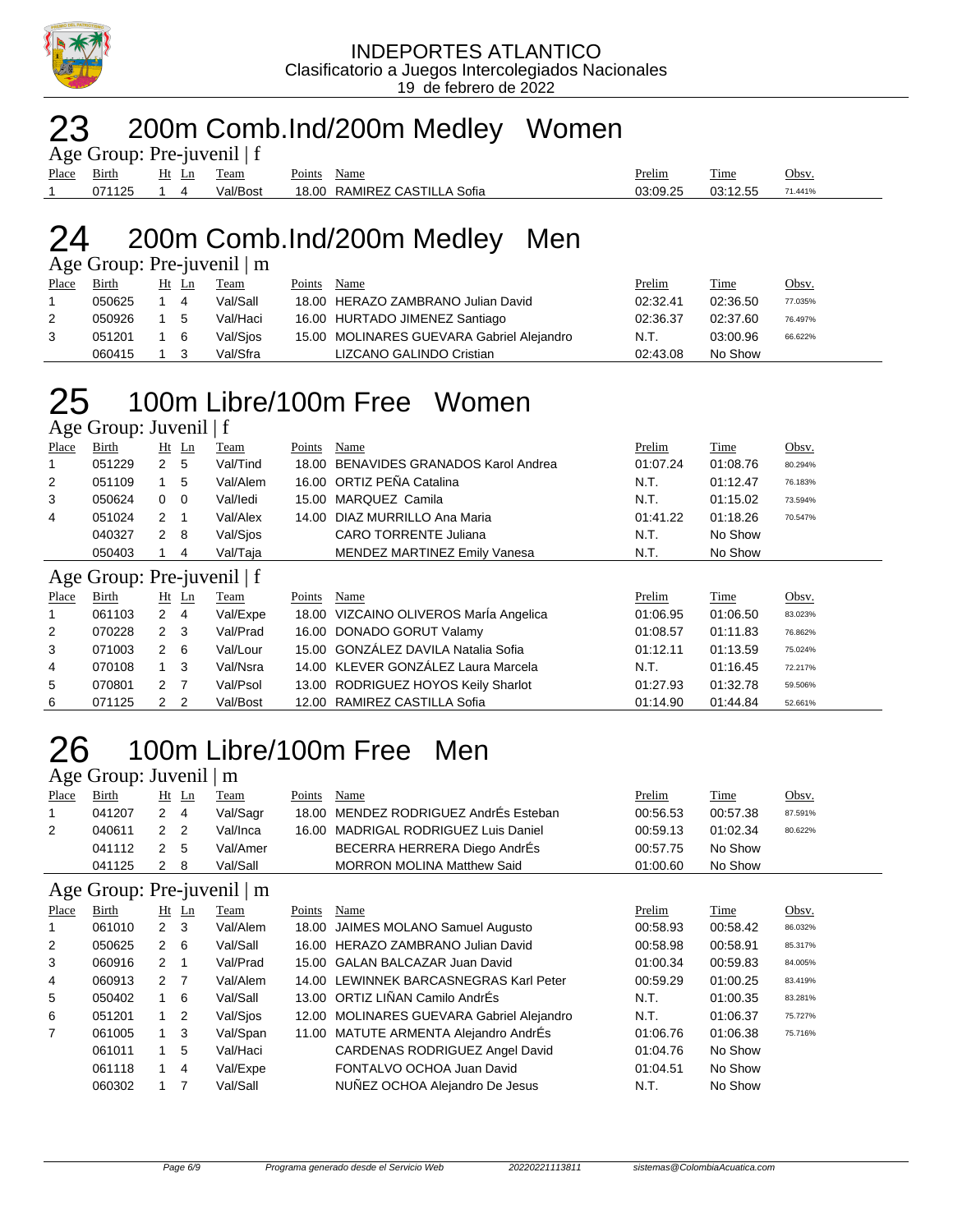

19 de febrero de 2022

Continuing... Event: 26 100m Libre/100m Free Age Group: PRE-JUVENIL | M

060912 1 1 Val/Sluc RODRIGUEZ MONTENEGRO Juan Diego N.T. No Show

## 27 200m Pecho/200m Breast Women

|                              | Age Group: Juvenil $ f $ |  |       |             |        |                              |          |          |         |  |  |  |
|------------------------------|--------------------------|--|-------|-------------|--------|------------------------------|----------|----------|---------|--|--|--|
| Place                        | <b>Birth</b>             |  | Ht Ln | <b>Team</b> | Points | Name                         | Prelim   | Time     | Obsv.   |  |  |  |
|                              | 050907                   |  | 4     | Val/Arte    |        | 18.00 DIAZ CERVANTES Valeria | 03:16.83 | 03:24.41 | 74.947% |  |  |  |
| Age Group: Pre-juvenil $ f $ |                          |  |       |             |        |                              |          |          |         |  |  |  |
| Place                        | Birth                    |  | Ht Ln | Team        | Points | Name                         | Prelim   | Time     | Obsv.   |  |  |  |
|                              | 070228                   |  | 5     | Val/Prad    |        | 18.00 DONADO GORUT Valamy    | 03:16.85 | 03:14.56 | 78.742% |  |  |  |
| 2                            | 070103                   |  | 6     | Val/Haci    |        | 16.00 HERRERA CHUNG Mey Lin  | N.T.     | 03:34.39 | 71.459% |  |  |  |

### 28 200m Pecho/200m Breast Men Age Group: Juvenil | m

| Place                                                                                                                                                                                                                                                                                                                                                                                                                                                                          | Birth  |  |   | <b>Team</b> | Points | Name | Prelim   | <u>Time</u> | Obsv.   |  |  |
|--------------------------------------------------------------------------------------------------------------------------------------------------------------------------------------------------------------------------------------------------------------------------------------------------------------------------------------------------------------------------------------------------------------------------------------------------------------------------------|--------|--|---|-------------|--------|------|----------|-------------|---------|--|--|
|                                                                                                                                                                                                                                                                                                                                                                                                                                                                                | 041217 |  | 4 | Val/Expe    |        |      | 02:42.29 | 02:48.86    | 77.946% |  |  |
| $1.5$ Oroup. $50.7$ CHH $\pm$ HH<br>Ht Ln<br>18.00 VIZCAINO OLIVEROS Sebastian Moises<br>Age Group: Pre-juvenil $\mid$ m<br>Place<br>Birth<br>Ht Ln<br>Points<br>Name<br>Prelim<br>Time<br>Obsv.<br>Team<br>Val/Haci<br>18.00 HURTADO JIMENEZ Santiago<br>02:49.14<br>02:51.66<br>050926<br>5<br>76.675%<br>CASTILLO PERDOMO Santiago Jose<br>No Show<br>Val/Sios<br>N.T.<br>050428<br>- 6<br>ECHEVERRI HERNANDEZ Sebastian<br>Val/Alem<br>No Show<br>051201<br>03:02.70<br>-3 |        |  |   |             |        |      |          |             |         |  |  |
|                                                                                                                                                                                                                                                                                                                                                                                                                                                                                |        |  |   |             |        |      |          |             |         |  |  |
|                                                                                                                                                                                                                                                                                                                                                                                                                                                                                |        |  |   |             |        |      |          |             |         |  |  |
|                                                                                                                                                                                                                                                                                                                                                                                                                                                                                |        |  |   |             |        |      |          |             |         |  |  |
|                                                                                                                                                                                                                                                                                                                                                                                                                                                                                |        |  |   |             |        |      |          |             |         |  |  |

# 29 50m Espalda/50m Back Women

#### Age Group: Juvenil | f

| Place                                                                                                                                                                                                                                                                                                                                                                                                                                                                                                                                                                                                                                                                                                                                                                                                                                                                                                                               | Birth  |                      |    | Team     | Points | Name                            | Prelim   | Time     | Obsv.   |
|-------------------------------------------------------------------------------------------------------------------------------------------------------------------------------------------------------------------------------------------------------------------------------------------------------------------------------------------------------------------------------------------------------------------------------------------------------------------------------------------------------------------------------------------------------------------------------------------------------------------------------------------------------------------------------------------------------------------------------------------------------------------------------------------------------------------------------------------------------------------------------------------------------------------------------------|--------|----------------------|----|----------|--------|---------------------------------|----------|----------|---------|
| 1                                                                                                                                                                                                                                                                                                                                                                                                                                                                                                                                                                                                                                                                                                                                                                                                                                                                                                                                   | 051109 |                      | -5 | Val/Alem |        |                                 | N.T.     | 00:39.98 | 70.310% |
| 2                                                                                                                                                                                                                                                                                                                                                                                                                                                                                                                                                                                                                                                                                                                                                                                                                                                                                                                                   | 050624 |                      | 4  | Val/ledi |        | MARQUEZ Camila                  | N.T.     | 00:40.45 | 69.493% |
| 3                                                                                                                                                                                                                                                                                                                                                                                                                                                                                                                                                                                                                                                                                                                                                                                                                                                                                                                                   | 050907 |                      | -5 | Val/Arte |        | DIAZ CERVANTES Valeria          | 00:38.41 | 00:41.35 | 67.981% |
| 4                                                                                                                                                                                                                                                                                                                                                                                                                                                                                                                                                                                                                                                                                                                                                                                                                                                                                                                                   | 051229 | 2                    |    | Val/Tind |        | BENAVIDES GRANADOS Karol Andrea | 00:41.55 | 00:41.41 | 67.882% |
|                                                                                                                                                                                                                                                                                                                                                                                                                                                                                                                                                                                                                                                                                                                                                                                                                                                                                                                                     | 040327 | $\mathbf{2}^{\circ}$ |    | Val/Sios |        | <b>CARO TORRENTE Juliana</b>    | N.T.     | No Show  |         |
|                                                                                                                                                                                                                                                                                                                                                                                                                                                                                                                                                                                                                                                                                                                                                                                                                                                                                                                                     | 050403 |                      | -8 | Val/Taja |        | MENDEZ MARTINEZ Emily Vanesa    | N.T.     | No Show  |         |
| $Ht$ Ln<br>18.00 ORTIZ PEÑA Catalina<br>16.00<br>2<br>15.00<br>$\overline{2}$<br>14.00<br>- 1<br>2<br>Age Group: Pre-juvenil $ f $<br>Obsv.<br>$Ht$ Ln<br>Points<br>Place<br>Birth<br>Name<br>Prelim<br>Time<br>Team<br>18.00 VIZCAINO OLIVEROS María Angelica<br>061103<br>Val/Expe<br>$\mathbf{2}$<br>00:36.14<br>00:37.18<br>1<br>-4<br>75.605%<br>16.00 HERRERA CHUNG Mey Lin<br>2<br>Val/Haci<br>070103<br>$2 \quad 6$<br>00:39.09<br>00:39.47<br>71.219%<br>15.00 PELAYO BARBOSA Daniela MarÍa<br>3<br>2 <sub>3</sub><br>Val/Jisa<br>070802<br>00:38.70<br>00:39.56<br>71.057%<br>Val/Cora<br>$1\quad 6$<br>14.00 CORREDOR SABOYA Isabella<br>00:39.92<br>071214<br>N.T.<br>4<br>70.416%<br>13.00 KLEVER GONZÁLEZ Laura Marcela<br>5<br>-3<br>Val/Nsra<br>N.T.<br>00:40.57<br>070108<br>$1 \quad$<br>69.288%<br>Val/Psol<br>12.00 RODRIGUEZ HOYOS Keily Sharlot<br>6<br>070801<br>- 7<br>00:52.48<br>00:55.55<br>2<br>50.603% |        |                      |    |          |        |                                 |          |          |         |
|                                                                                                                                                                                                                                                                                                                                                                                                                                                                                                                                                                                                                                                                                                                                                                                                                                                                                                                                     |        |                      |    |          |        |                                 |          |          |         |
|                                                                                                                                                                                                                                                                                                                                                                                                                                                                                                                                                                                                                                                                                                                                                                                                                                                                                                                                     |        |                      |    |          |        |                                 |          |          |         |
|                                                                                                                                                                                                                                                                                                                                                                                                                                                                                                                                                                                                                                                                                                                                                                                                                                                                                                                                     |        |                      |    |          |        |                                 |          |          |         |
|                                                                                                                                                                                                                                                                                                                                                                                                                                                                                                                                                                                                                                                                                                                                                                                                                                                                                                                                     |        |                      |    |          |        |                                 |          |          |         |
|                                                                                                                                                                                                                                                                                                                                                                                                                                                                                                                                                                                                                                                                                                                                                                                                                                                                                                                                     |        |                      |    |          |        |                                 |          |          |         |
|                                                                                                                                                                                                                                                                                                                                                                                                                                                                                                                                                                                                                                                                                                                                                                                                                                                                                                                                     |        |                      |    |          |        |                                 |          |          |         |
|                                                                                                                                                                                                                                                                                                                                                                                                                                                                                                                                                                                                                                                                                                                                                                                                                                                                                                                                     |        |                      |    |          |        |                                 |          |          |         |

## 30 50m Espalda/50m Back Men

#### Age Group: Juvenil | m

| Place | ÷.<br>31rth | Ht<br>Ln | eam      | $\sim$<br>Points | Name                              | Prelim | m.<br>l'ime          | Obsv. |
|-------|-------------|----------|----------|------------------|-----------------------------------|--------|----------------------|-------|
|       | 041125      |          | √al/Sall |                  | <b>MORRON MOLINA Matthew Said</b> | $\sim$ | Show<br>- Nic<br>. . |       |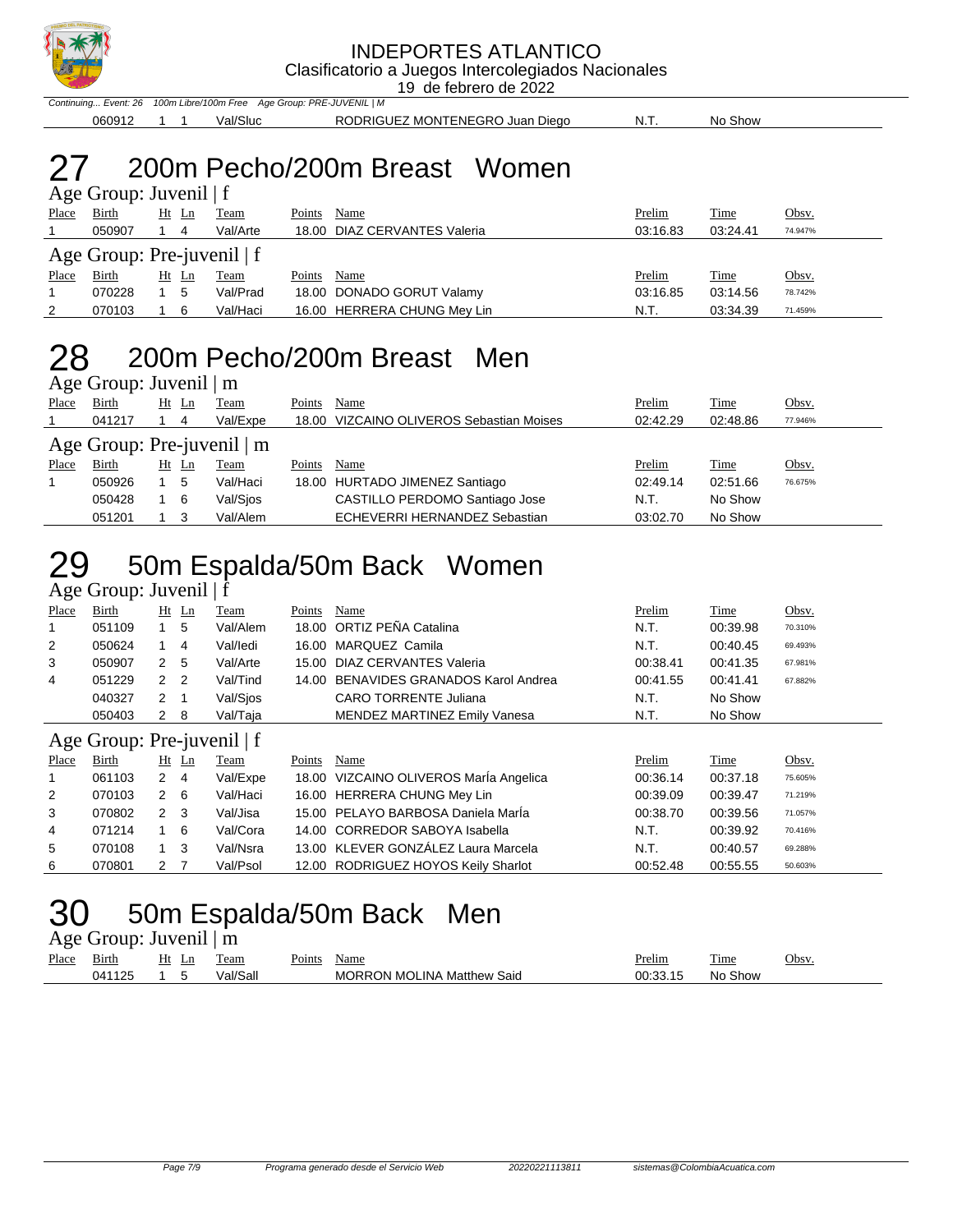

#### INDEPORTES ATLANTICO Clasificatorio a Juegos Intercolegiados Nacionales 19 de febrero de 2022

## 30 50m Espalda/50m Back Men

|       | Age Group: Pre-juvenil $\mid$ m |    |    |          |        |                                        |          |          |              |
|-------|---------------------------------|----|----|----------|--------|----------------------------------------|----------|----------|--------------|
| Place | Birth                           | Ht | Ln | Team     | Points | Name                                   | Prelim   | Time     | <u>Obsv.</u> |
|       | 060916                          |    | 4  | Val/Prad |        | 18.00 GALAN BALCAZAR Juan David        | 00:32.47 | 00:32.63 | 78.793%      |
| 2     | 060913                          |    |    | Val/Alem |        | 16.00 LEWINNEK BARCASNEGRAS Karl Peter | 00:33.36 | 00:35.34 | 72.750%      |
|       | 051201                          |    |    | Val/Alem |        | ECHEVERRI HERNANDEZ Sebastian          | N.T.     | No Show  |              |
|       | 050309                          |    | 6  | Val/Sios |        | NORENA LARA David AndrÉs               | N.T.     | No Show  |              |

## 31 100m Mariposa/100m Fly Women

|              | Age Group: Pre-juvenil   f            |    |
|--------------|---------------------------------------|----|
| $Dl$ $Dirth$ | $H_{\rm f}$ $I_{\rm g}$ $T_{\rm dom}$ | Do |

| Place | Birth  | Ht | Team     | Points | Name                               | Prelim   | Time     | Obsv.   |
|-------|--------|----|----------|--------|------------------------------------|----------|----------|---------|
|       | 070802 |    | Val/Jisa |        | 18.00 PELAYO BARBOSA Daniela Maria | 01:29.23 | 01:35.32 | 62.904% |
|       | 071125 |    | Val/Bost | 16.00  | RAMIREZ CASTILLA Sofia             | 01:36.77 | 01:40.63 | 59.585% |

# 32 100m Mariposa/100m Fly Men

| Age Group: Juvenil   m |  |
|------------------------|--|
|------------------------|--|

| Place                           | <b>Birth</b> |  | $Ht$ Ln | Team     | Points | Name                                  | Prelim   | Time                | Obsv.   |  |  |
|---------------------------------|--------------|--|---------|----------|--------|---------------------------------------|----------|---------------------|---------|--|--|
| 1                               | 041207       |  | -4      | Val/Sagr |        | 18.00 MENDEZ RODRIGUEZ AndrEs Esteban | 01:01.14 | 01:03.98            | 82.760% |  |  |
|                                 | 041112       |  | - 3     | Val/Amer |        | BECERRA HERRERA Diego AndrÉs          | 01:06.70 | No Show             |         |  |  |
|                                 | 041125       |  | 2       | Val/Sall |        | <b>MORRON MOLINA Matthew Said</b>     | N.T.     | No Show             |         |  |  |
| Age Group: Pre-juvenil $\mid$ m |              |  |         |          |        |                                       |          |                     |         |  |  |
| Place                           | Birth        |  | $Ht$ Ln | Team     | Points | Name                                  | Prelim   | <b>Time</b>         | Obsv.   |  |  |
| 1                               | 061010       |  | 5       | Val/Alem |        | 18.00 JAIMES MOLANO Samuel Augusto    | 01:06.42 | 01:05.69            | 80.606% |  |  |
|                                 | 050402       |  |         | Val/Sall |        | ORTIZ LIÑAN Camilo AndrÉs             | N.T.     | <b>Disqualified</b> | 70.827% |  |  |
|                                 | 050428       |  |         | Val/Sios |        | CASTILLO PERDOMO Santiago Jose        | N.T.     | No Show             |         |  |  |
|                                 | 061118       |  | - 6     | Val/Expe |        | FONTALVO OCHOA Juan David             | 01:21.78 | No Show             |         |  |  |

## 34 1500m Libre/1500m Free Men

Age Group: Juvenil | m

| Place | __<br>Birth | Ht | eam      | boints. | Name                                 | <sup>o</sup> relim | m.<br>. ime | Obsv.   |
|-------|-------------|----|----------|---------|--------------------------------------|--------------------|-------------|---------|
|       | 040611      |    | Val/Inca |         | 18.00 MADRIGAL RODRIGUEZ Luis Daniel | -N. L              | 20.45.20    | 74.227% |